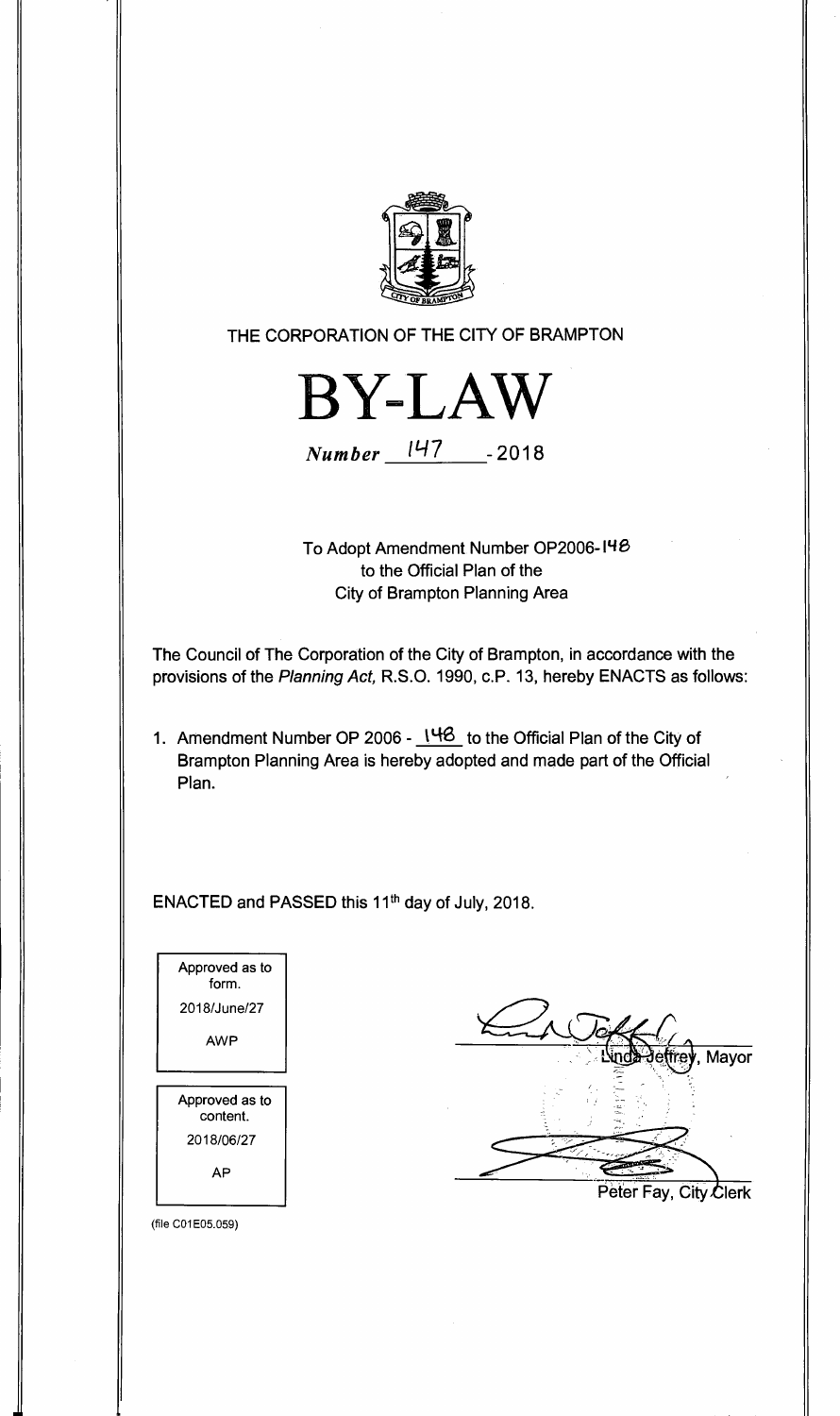**AMENDMENT NUMBER OP 2006 -14\$ to the Official Plan of the City of Brampton Planning Area**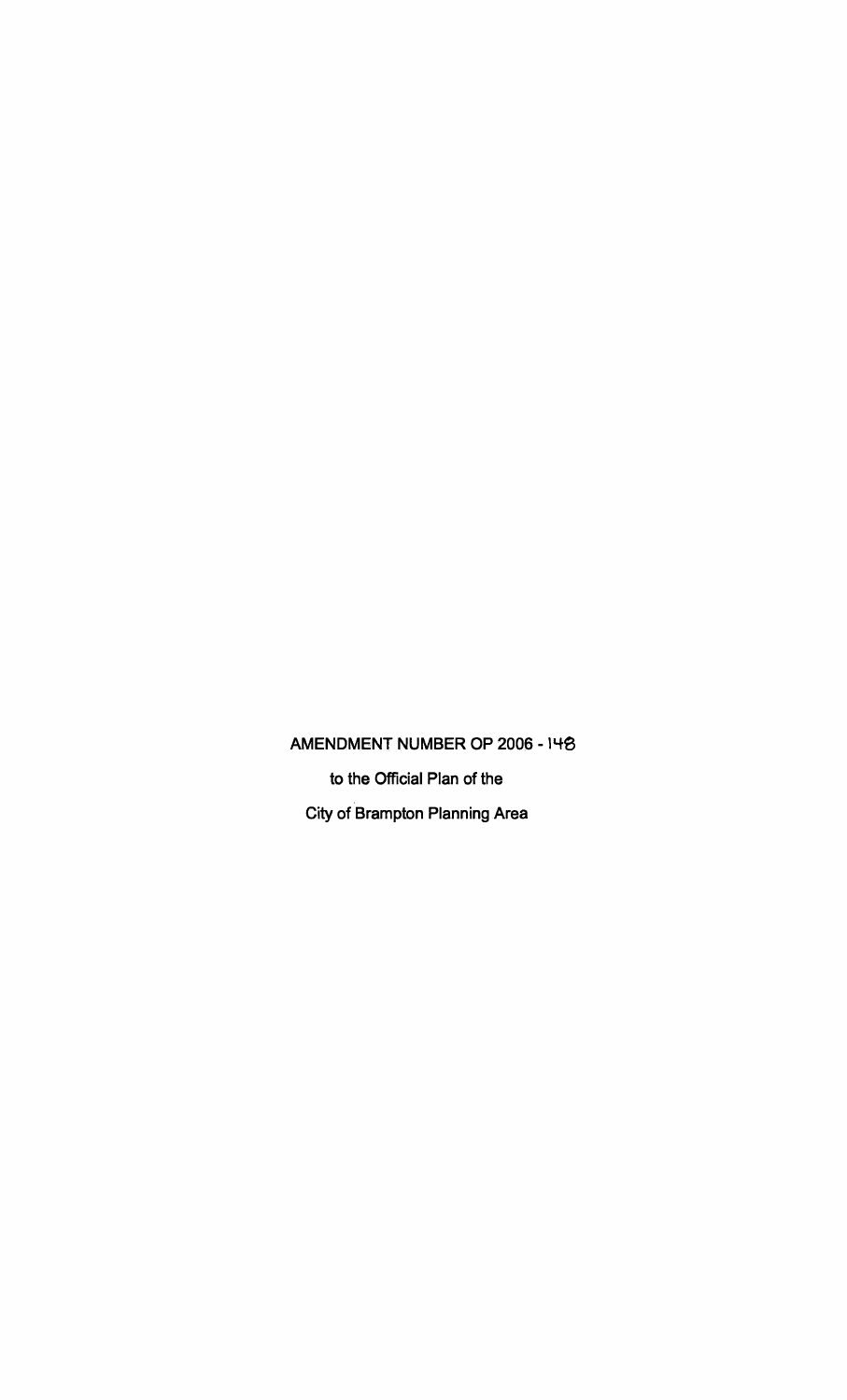## **AMENDMENT NUMBER OP 2006 -14S TO THE OFFICIAL PLAN OF THE CITY OF BRAMPTON PLANNING AREA**

## **1.0 Purpose:**

**The purpose of this amendment is to revise site specific policies related to this property to permit the development of the subject lands for mixed-use high density purposes and to add site-specific density and design policies.** 

## **2.0 Location:**

**The lands subject to this amendment are located on southwest corner of the intersection of Queen Street East and Lynch Street and is known municipally as 145 Queen Street East and 15 Lynch Street. The lands are located approximately 75 metres (250 feet) east of Centre Street and have a frontage of approximately 62 metres (203 feet) on the south side of Queen Street East. The site is referred to as Part of Lots 15, 16, 17, 18 and all of Lots 44, 45, 56, 47, and 48, Concession 1, E.H.S., in the City of Brampton.** 

## **3.0 Amendments and Policies Relative. Thereto:**

- **3.1 The document known as the Official Plan of the City of Brampton Planning Area is hereby amended:** 
	- **(1) by adding to the list of amendments pertaining to Secondary Plan Area Number 36: Queen Street Corridor Secondary Plan as set out in Part II: Secondary Plans, Amendment Number OP 2006- 148.**
- **3.2 The portions of the document known as the 1993 Official Plan of the City of Brampton Planning Area which remain in force, as they relate to the Queen Street Corridor Secondary Plan (being Part Two: Secondary Plans, as amended) are hereby further amended:** 
	- **(1) by deleting Section 5.1.2.4 of Chapter 36: Queen Street Corridor Secondary Plan of Part II: Secondary Plans and replacing it with the following:** 
		- **"5.1.2.4 Notwithstanding the generality of policy 5.1.2.1, the lands at the southwest corner of the intersection of Queen Street East and Lynch Street, known municipally as 145 Queen Street East and 15 Lynch Street are intended for retail, service commercial, office and residential uses. The following policies shall apply to these lands:** 
			- **a) Notwithstanding Appendix A: Central Area Mixed Use Density Limits, the maximum floor space index (FSI) shall be 5.3 and the minimum FSI shall be 3.5.**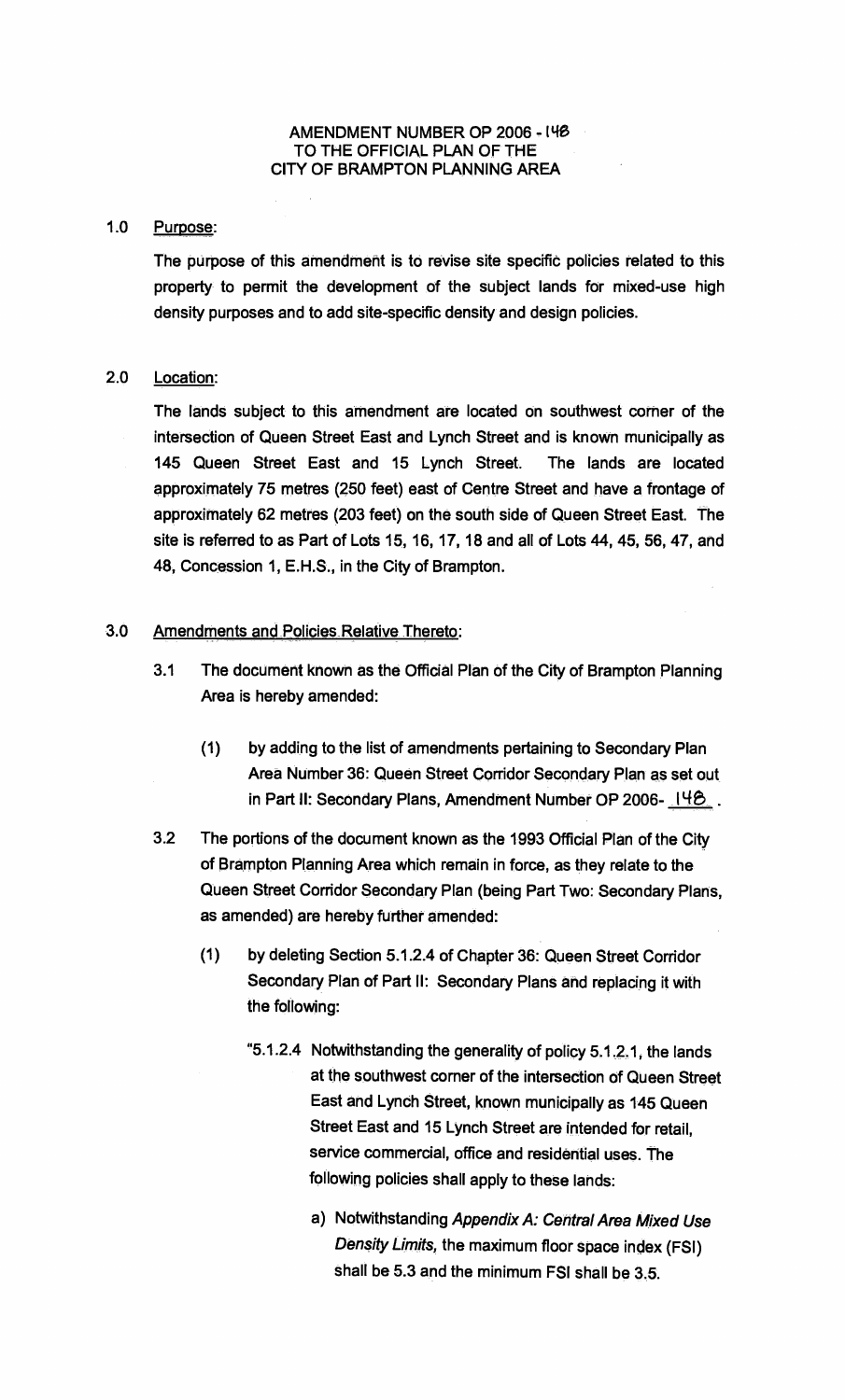- **b) Residential dwelling units shall only be permitted above the ground floor of a building.**
- **c) Building facades are to have a high degree of architectural articulation.**
- **d) Buildings are to generally be located in proximity to public roads with minimal setbacks.**
- **e) Amenity areas are to be provided in conjunction with the development of the lands to fulfill the needs of the residents.**
- **f) Buildings are to be constructed with high life-cycle and aesthetic quality materials. Extensive use of EIFS. (i.e. stucco) finish is strongly discouraged and the use of EIFS should be limited for architectural features and accents.**
- **g) Pedestrian connections shall be designed with distinctive and durable surface materials that delineate the pedestrian realm from the vehicular realm. Materials, colour and textures should be varied to clearly identify pedestrian links."**